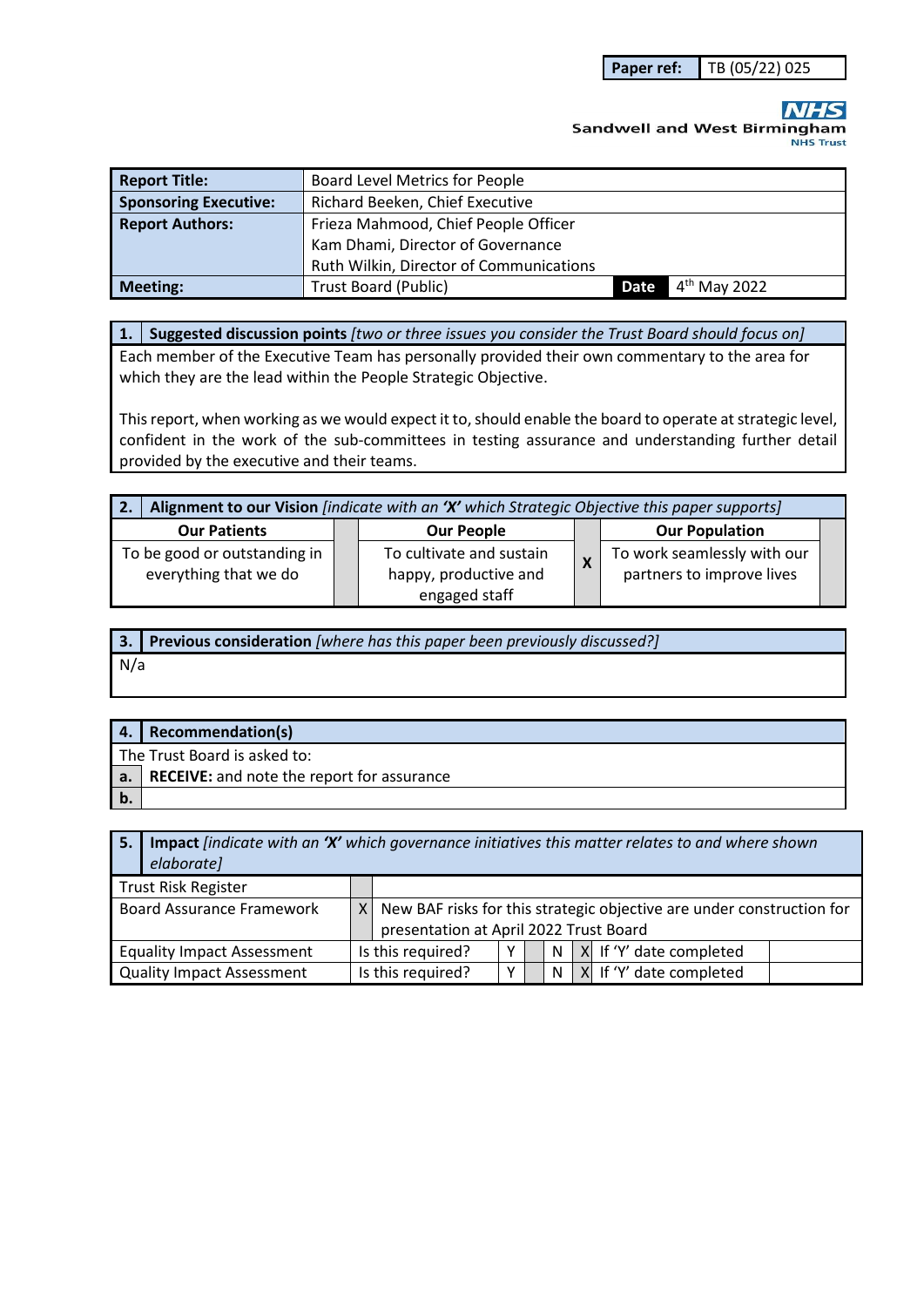## **SANDWELL AND WEST BIRMINGHAM NHS TRUST**

## **Report to the Public Trust Board: 4th May**

## **Board Level Metrics for People**



| <b>CQC Domain</b>                                                                                                                                                                                                                                                                                                                                                                                                                                                                                                                                          | <b>Well-Led</b>                                       |
|------------------------------------------------------------------------------------------------------------------------------------------------------------------------------------------------------------------------------------------------------------------------------------------------------------------------------------------------------------------------------------------------------------------------------------------------------------------------------------------------------------------------------------------------------------|-------------------------------------------------------|
| <b>Trust Strategic Objective</b>                                                                                                                                                                                                                                                                                                                                                                                                                                                                                                                           | <b>Our People</b>                                     |
| Executive Lead(s): Chief People<br><b>Officer &amp; Director of Governance</b>                                                                                                                                                                                                                                                                                                                                                                                                                                                                             | <b>Statistical Process Control (SPC) Trend Charts</b> |
| <b>Days Lost to Sickness Absences</b>                                                                                                                                                                                                                                                                                                                                                                                                                                                                                                                      | <b>Days Lost to Sickness Absences</b>                 |
| There has been a further<br>improvement in our sickness absence<br>performance for March after a peak in<br>January which was followed by a<br>significant reduction in February. The<br>current sickness figure in 6.1% which<br>is slightly above the targeted<br>reduction to 6% by year end. However<br>we had seen a significant increase in<br>covid related absence. Focused work<br>continues with the groups to drive<br>down reductions in key hotspots<br>areas and institute group level<br>improvement plans with the<br>necessary oversight. | 25,000<br>20,000<br>15,000<br>10,000<br>5,000         |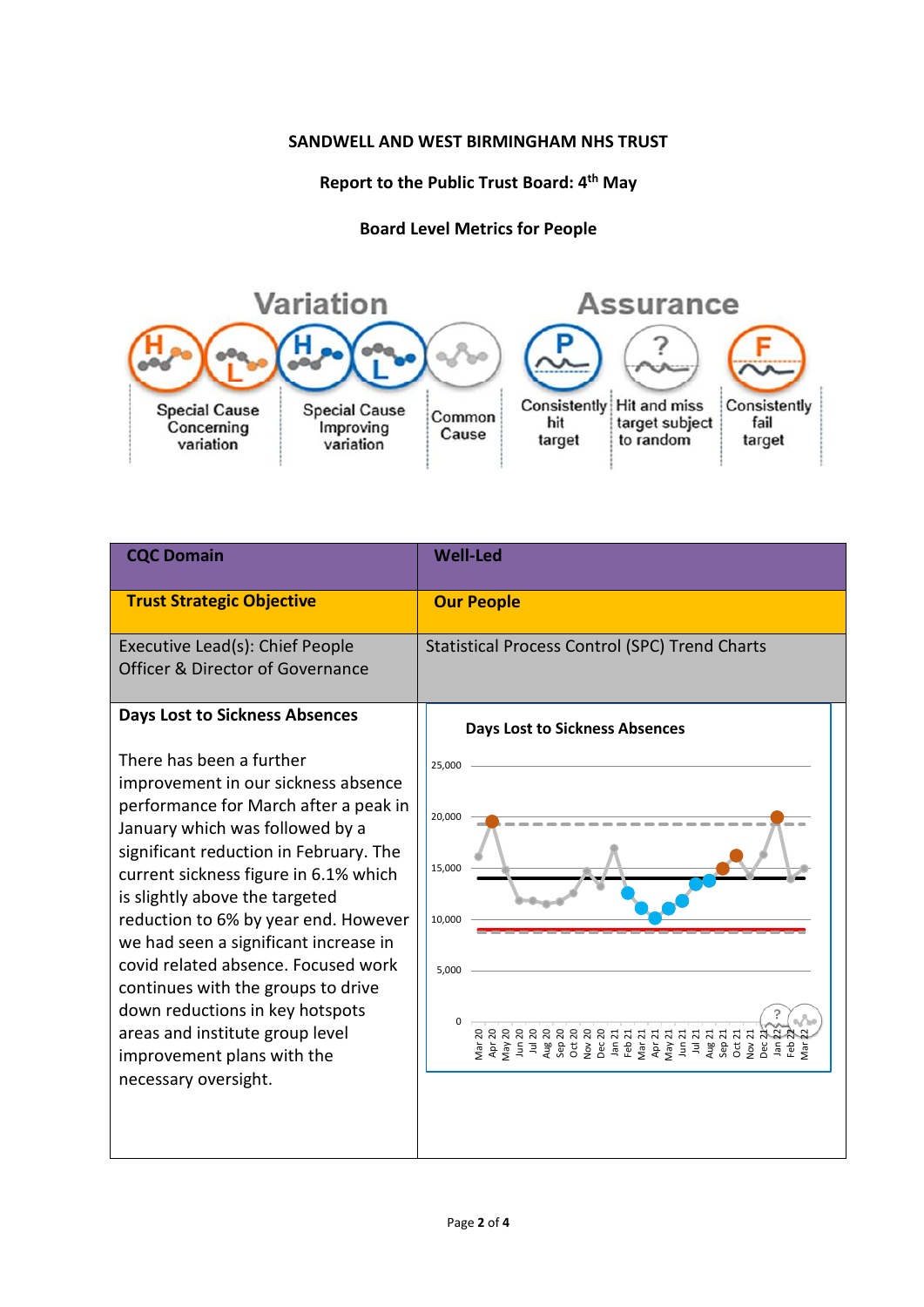